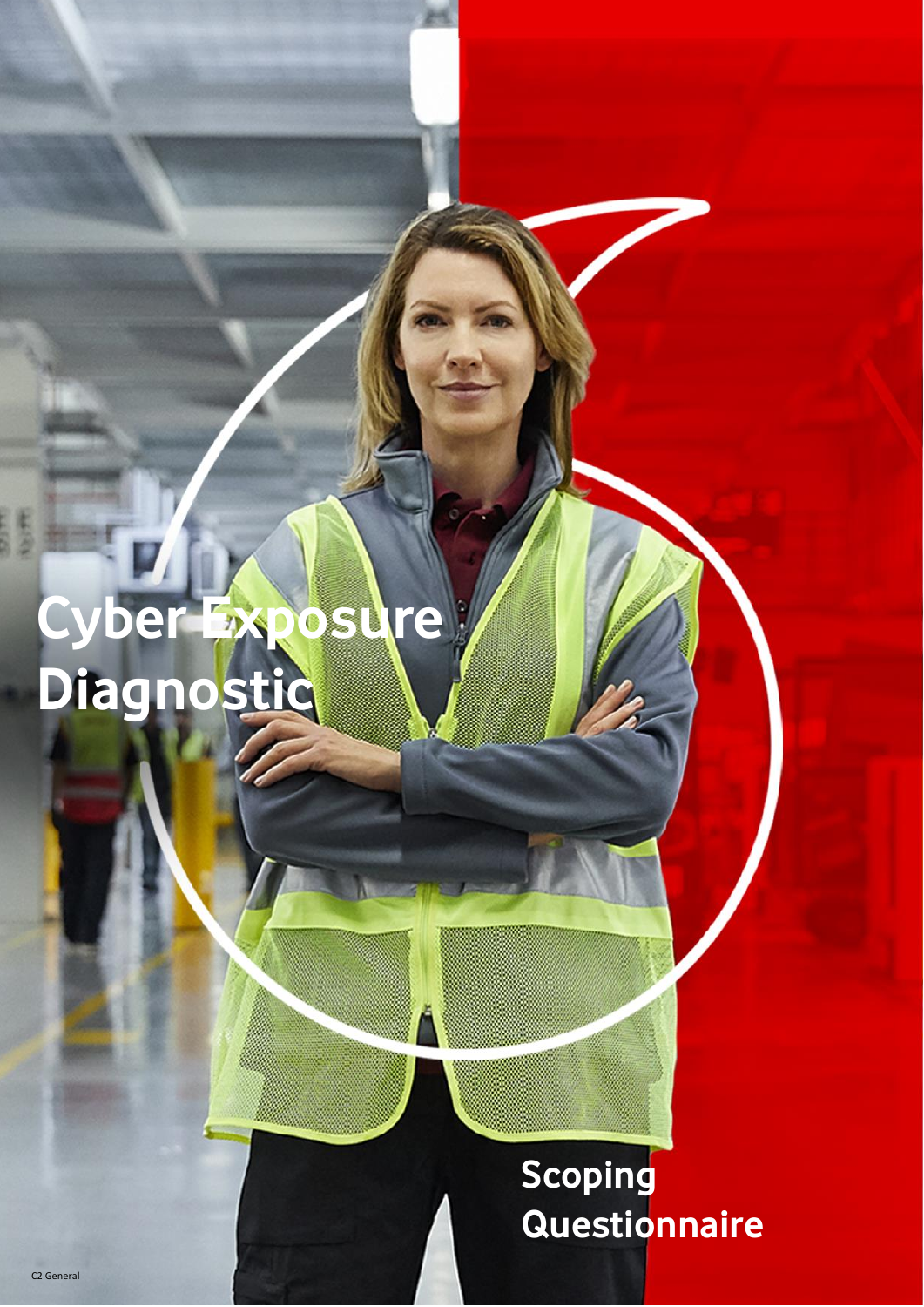# About

This document serves to provide:

- A brief overview of the scoping process
- Enable efficient collection of the required inputs for adequate scoping

For the Cyber Exposure Diagnostic (CED) services that you have recently ordered from Vodafone Business.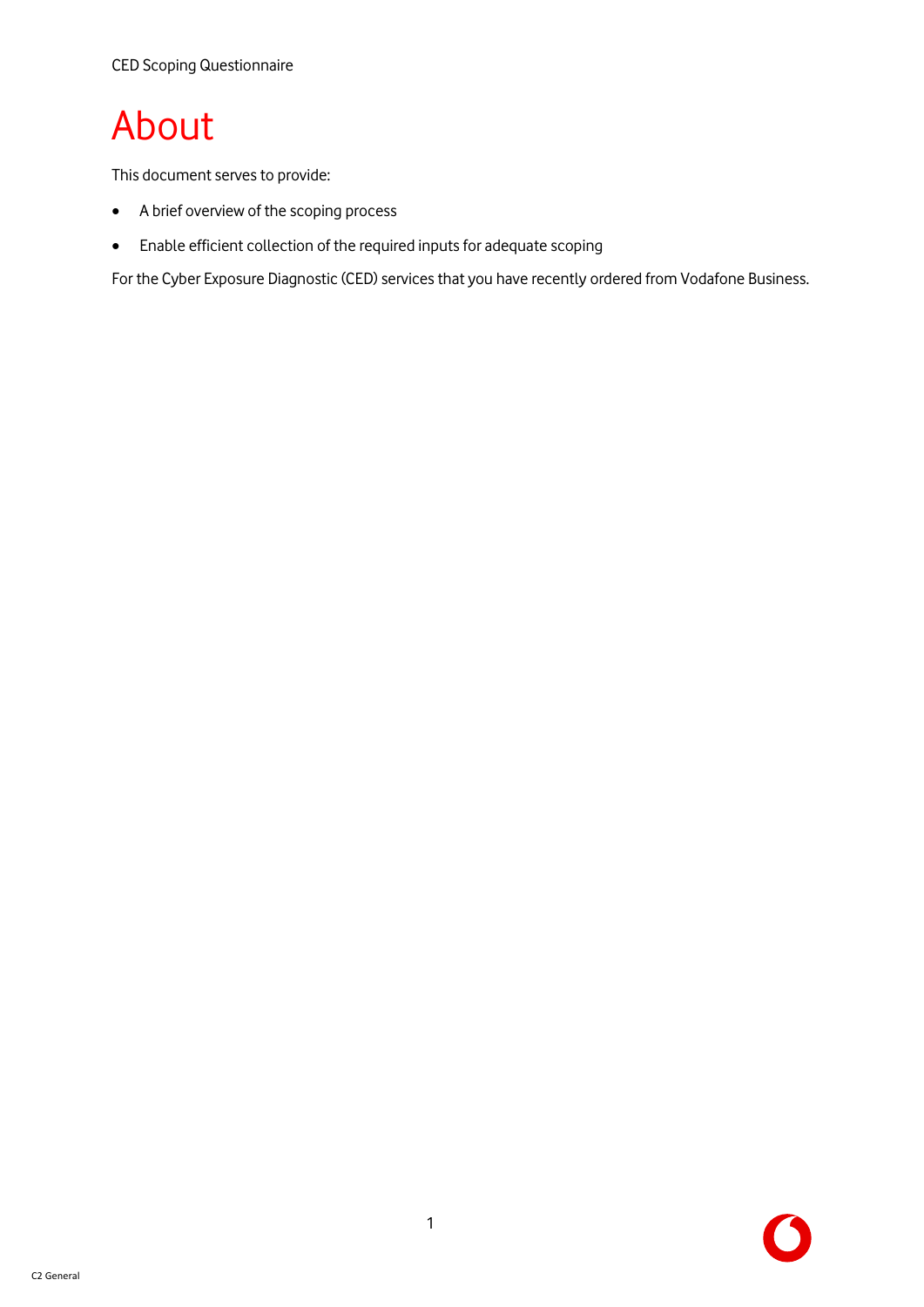# 1. Scoping Process

Scoping a CED requires an understanding of the network and endpoint composition, which will help drive the appropriate level of coverage for CED analysis. For the network, this consists of capturing and analysing internet bound traffic. For the endpoints, focus is across both non-Windows e.g. Linux, Mac, etc. and windows operating systems

For the engagement, Accenture Security will provide the components for network and endpoint data collection. The equipment will be provided to all prioritised locations (e.g., in the case of multiple data centres, office locations, campus, etc.). Of primary concern, Accenture Security will perform a level of duediligence to help ensure that the requirements of the equipment are well understood and addressed from the onset, which will help avoid complications during the execution of CED activities. This includes items such as firewall configuration, physical racking and power requirements, and network tap needs. Accenture Security will also configure as much of the systems in advance, where possible – for this, Internet Protocol (IP) addresses are required (e.g., "plug-and-play").

## **High-level scope – check all that apply:**

| <b>System components</b>   | Number of in scope components                                |  |  |
|----------------------------|--------------------------------------------------------------|--|--|
| <b>Endpoint &amp; User</b> | [Insert approximate number of endpoints]                     |  |  |
| <b>Network</b>             | [Insert approximate number of network egress/ingress points] |  |  |

# **1.1. Endpoint**

The endpoint scope is determined by the number of endpoints (workstations and servers) to be included in the CED. Accenture Security utilises custom endpoint collection scripts for data collection

## **Endpoint Information Required including the table below):**

- Are the following allowed Access outbound
	- $\circ$  Port 22 YES  $\Box$  NO  $\Box$
	- $\circ$  Port 443 YES  $\Box$  NO  $\Box$
- What is the deployment tool for enterprise software (SCCM, GPO, PDQ)?
- What, if any AV/EDR products are installed?
	- o Who is the vendor?
	- o Is there a Whitelist file/exclude folder?
- Who provides endpoint support, and would they be able to test and run CED scripts?

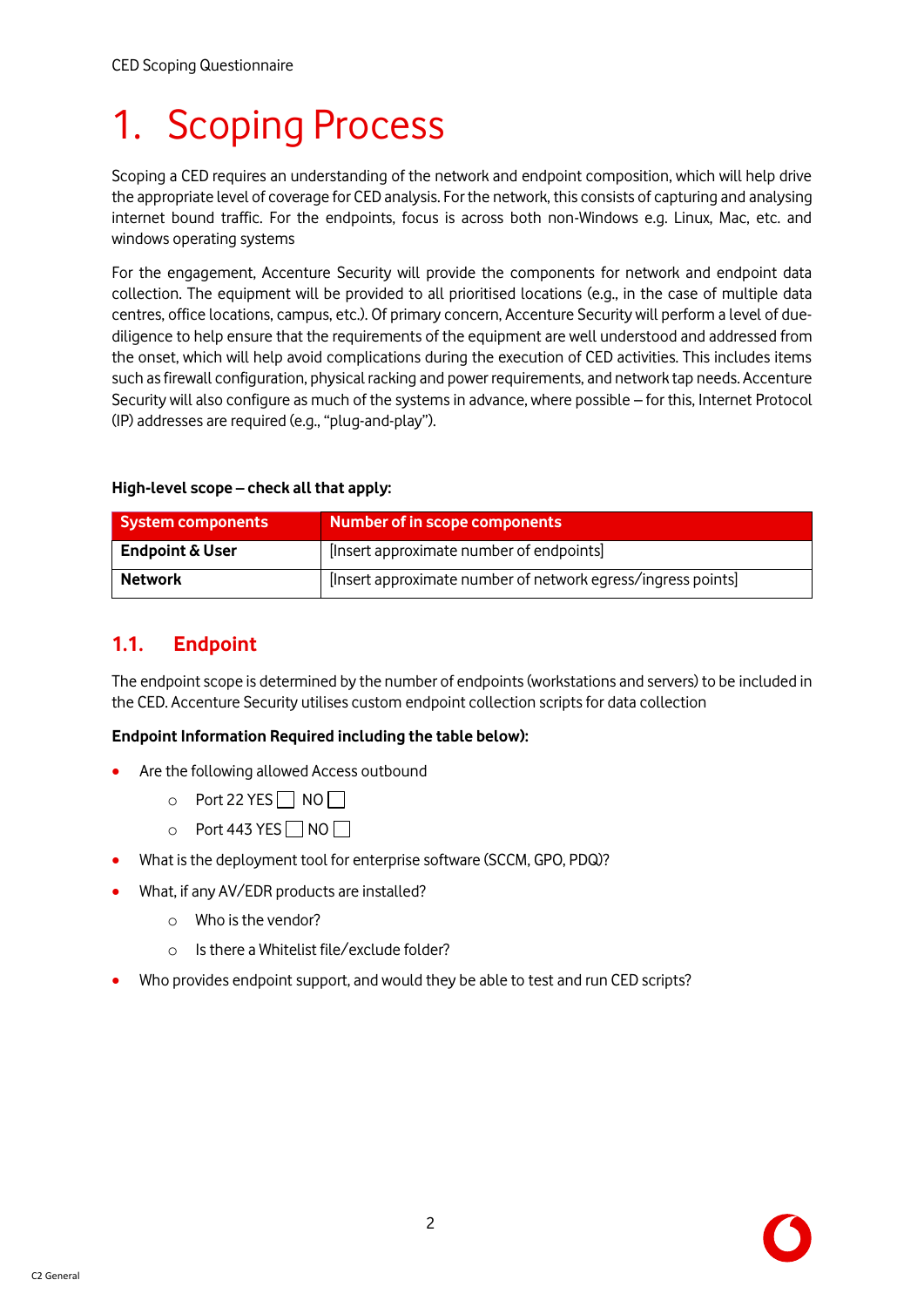Please provide the following endpoint-specific information:

| <b>Endpoint Type (by Operating System)</b>                                                                                         | <b>Version(s)</b> | <b>Count Workstations</b> | <b>Count Servers</b> |
|------------------------------------------------------------------------------------------------------------------------------------|-------------------|---------------------------|----------------------|
| Windows [kernel 6.1 and newer]                                                                                                     |                   |                           |                      |
| Windows 7 SP1<br>Windows Server 2008 R2<br>Windows Server 2012 R2<br>Windows 8.1<br>Windows 10<br>Windows 10 (Anniversary Edition) |                   |                           |                      |
| GNU / Linux                                                                                                                        |                   |                           |                      |
| Red Hat Enterprise Linux 6, 7 (x64)<br>CENTOS 6.3 (and newer), 7 (x64)                                                             |                   |                           |                      |
| Ubuntu 14.04 (and newer) (x64)                                                                                                     |                   |                           |                      |
| AWS Linux (x64)                                                                                                                    |                   |                           |                      |
| Mac OS (10.9 and newer)                                                                                                            |                   |                           |                      |
| <b>Other</b>                                                                                                                       |                   |                           |                      |

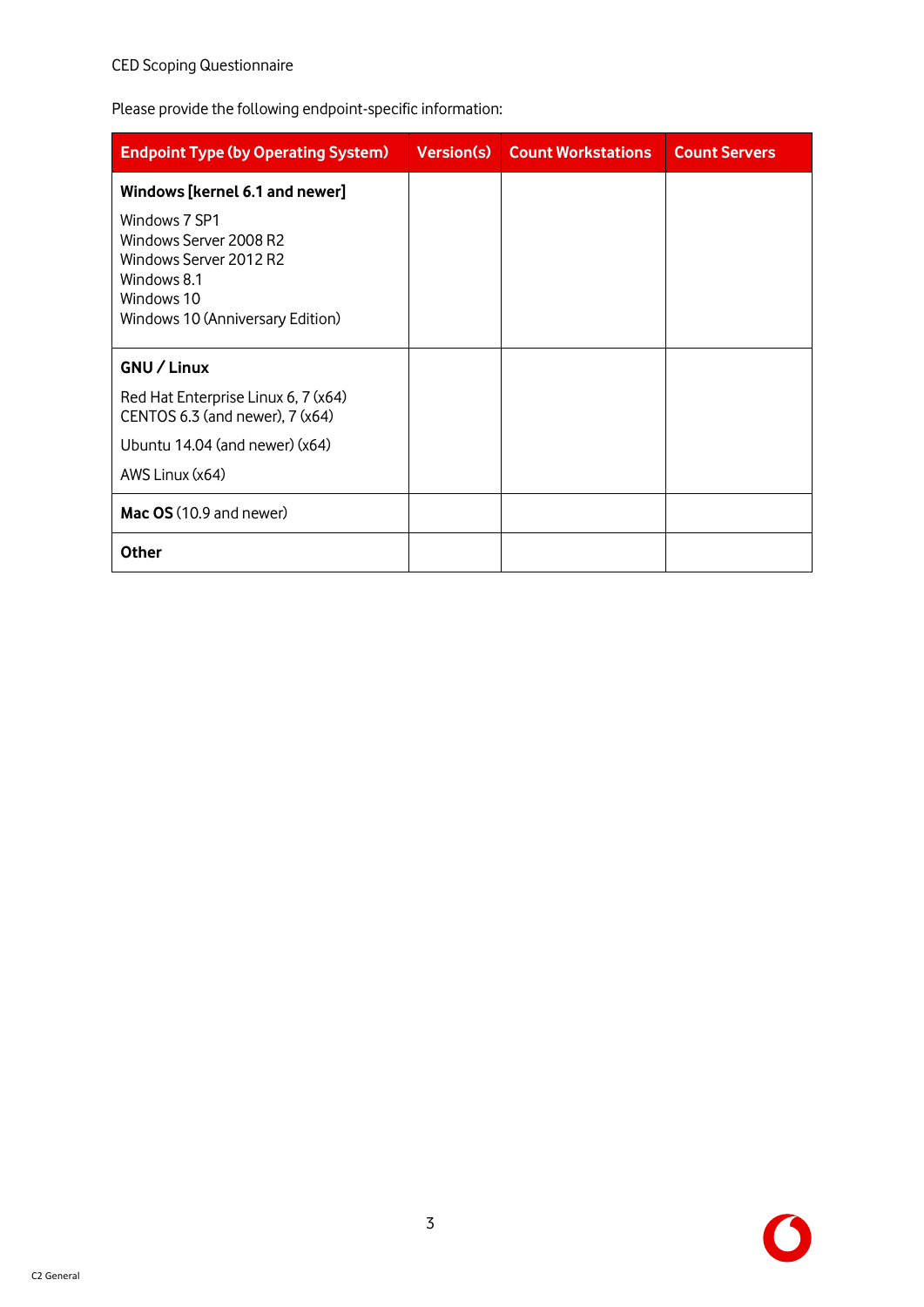# **1.2. Network**

The network scope is established as the complete accountability for all internet traffic, commonly referred to as so-called 'North / South' traffic. This could include all locations including data centers, offices, regional offices, and operations hubs. The goal is to capture and analyze all traffic sourced from the network in a manner that ensures any malicious communication is captured and identified.

### **Network Information Required including table below:**

- Number of egress connections (internet links)
- Size or capacity (bandwidth) of each connection
- Utilisation of each connection, nominal usage and peak usage, on average
- Are there any Span/Tap limitations?
- Media type (copper vs fibre) to connect to ESX host from tap port?
- Who Provides network support?
- Please supply their contact information.
- Please provide a Network Diagram showing network ranges and connectivity in general, if available.

#### **P**lease provide the following information per location:

| <b>Egress Point /</b><br><b>Connection</b><br><b>Description</b> | <b>Location</b> | Size (Mb) | <b>Utilization</b><br>(average, peak) | <b>Media Type</b> |
|------------------------------------------------------------------|-----------------|-----------|---------------------------------------|-------------------|
|                                                                  |                 |           |                                       |                   |
|                                                                  |                 |           |                                       |                   |

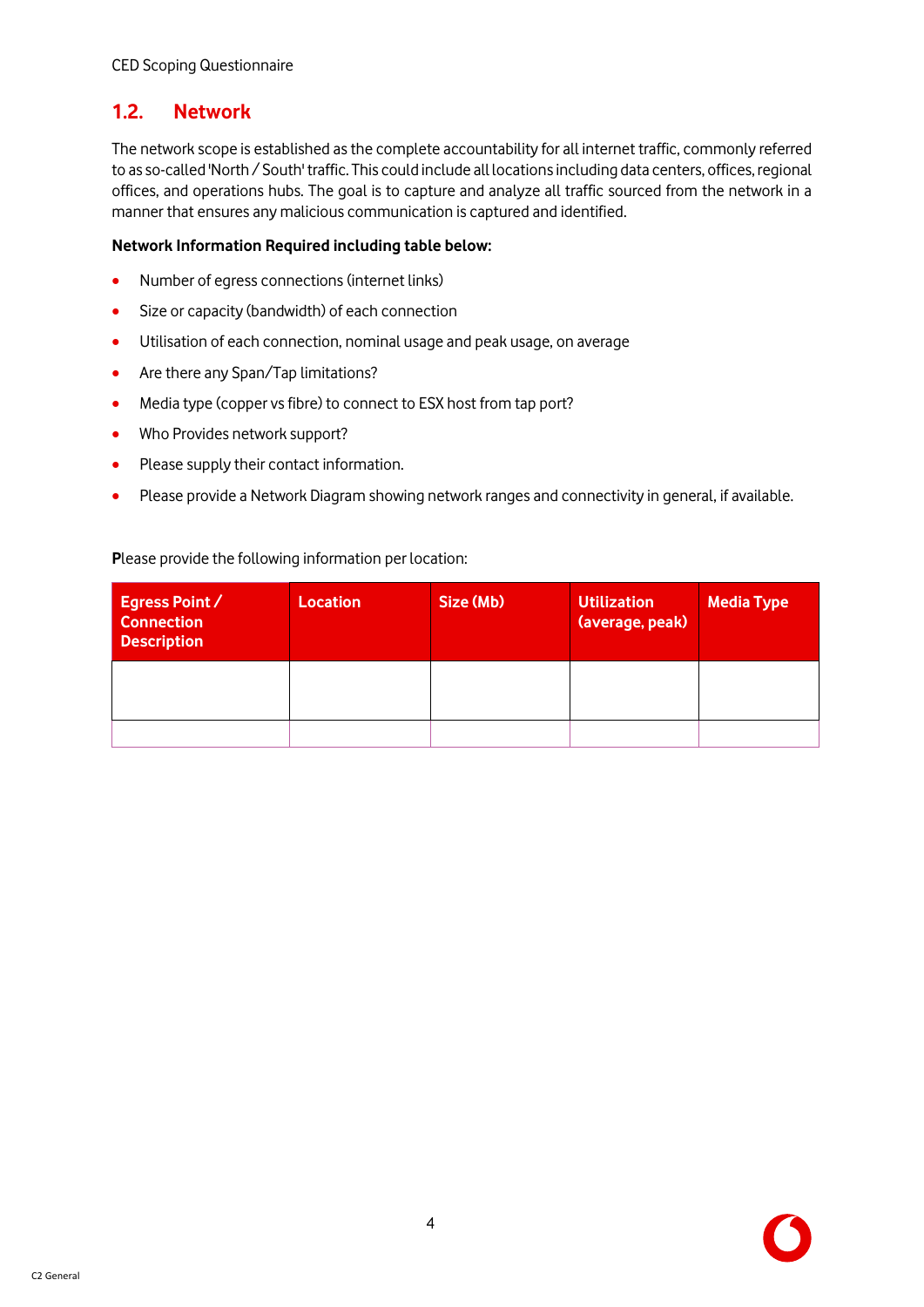CED Scoping Questionnaire

# **1.3. VM Hosting**

### **VMWare Hosting Information Required including the table below:**

- Does ESX host have 12 CPUs available in ESX for network sensor? YES  $\Box$  NO  $\Box$
- Does ESX host have 64GB of memory Available in ESX for network sensor? YES  $\Box$  NO  $\Box$
- Does ESX host have 2TB of Disk space Free on datastore for network sensor? YES  $\Box$  NO  $\Box$
- Does ESX host have 2 Network ports?
	- $\circ$  Admin shared network port for access YES  $\Box$  NO  $\Box$
	- $\circ$  Dedicated network port for network capture YES  $\Box$  NO  $\Box$
	- o Size or capacity (bandwidth) of each connection NIC1: NIC2:

#### **Please** provide the following information per ESX host:

| <b>ESXI Host</b> | <b>CPU</b> | <b>Memory</b> | <b>Network</b><br>interfaces | <b>Disk Space</b> |
|------------------|------------|---------------|------------------------------|-------------------|
|                  |            |               |                              |                   |